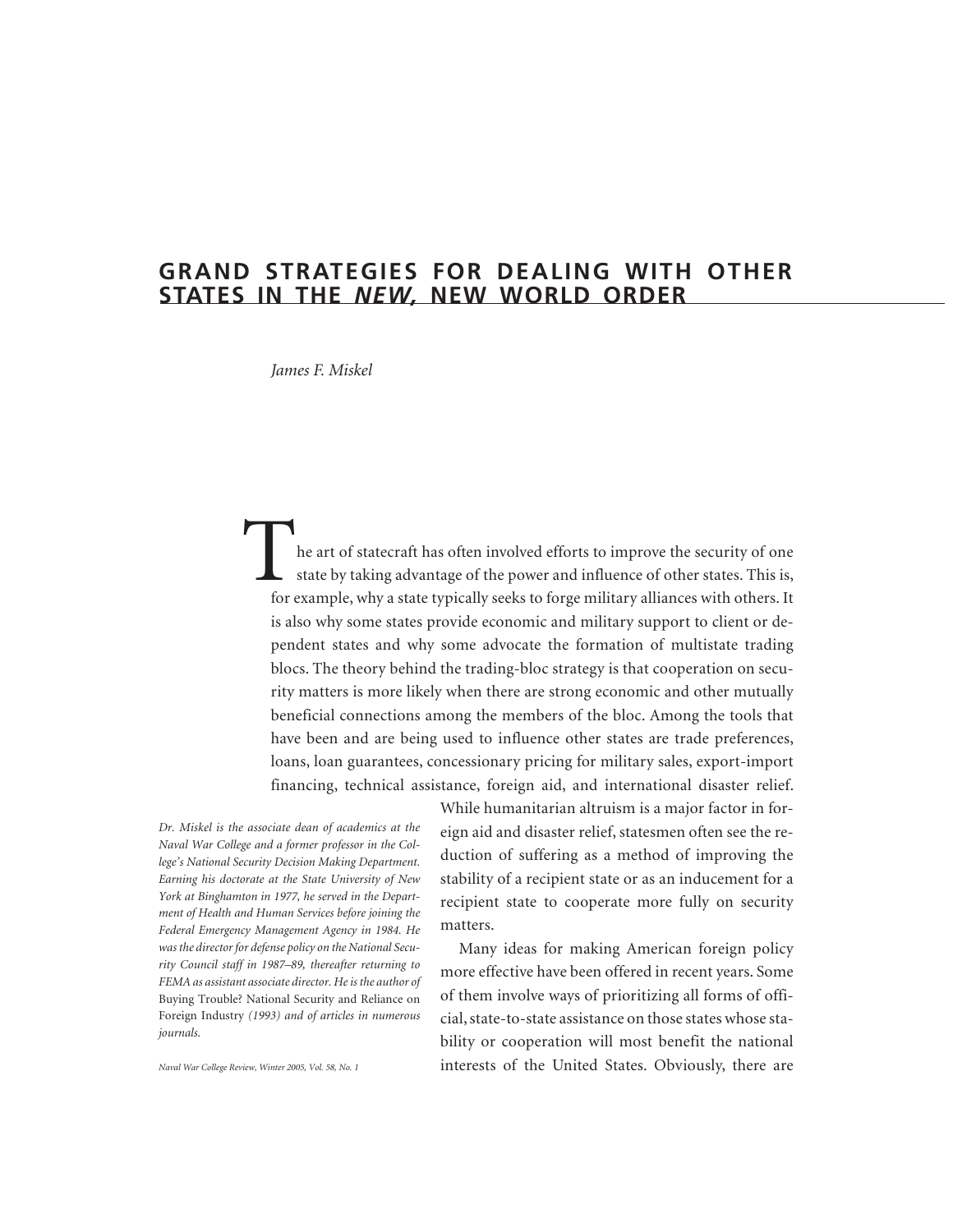| <b>Report Documentation Page</b>                                                                                                                                                                                                                                                                                                                                                                                                                                                                                                                                                                                                                                                                                                                                                                                                                                   |                                                     |                              |                                      | Form Approved<br>OMB No. 0704-0188                  |                                           |  |
|--------------------------------------------------------------------------------------------------------------------------------------------------------------------------------------------------------------------------------------------------------------------------------------------------------------------------------------------------------------------------------------------------------------------------------------------------------------------------------------------------------------------------------------------------------------------------------------------------------------------------------------------------------------------------------------------------------------------------------------------------------------------------------------------------------------------------------------------------------------------|-----------------------------------------------------|------------------------------|--------------------------------------|-----------------------------------------------------|-------------------------------------------|--|
| Public reporting burden for the collection of information is estimated to average 1 hour per response, including the time for reviewing instructions, searching existing data sources, gathering and<br>maintaining the data needed, and completing and reviewing the collection of information. Send comments regarding this burden estimate or any other aspect of this collection of information,<br>including suggestions for reducing this burden, to Washington Headquarters Services, Directorate for Information Operations and Reports, 1215 Jefferson Davis Highway, Suite 1204, Arlington<br>VA 22202-4302. Respondents should be aware that notwithstanding any other provision of law, no person shall be subject to a penalty for failing to comply with a collection of information if it<br>does not display a currently valid OMB control number. |                                                     |                              |                                      |                                                     |                                           |  |
| <b>1. REPORT DATE</b><br>2005                                                                                                                                                                                                                                                                                                                                                                                                                                                                                                                                                                                                                                                                                                                                                                                                                                      | 2. REPORT TYPE                                      |                              |                                      | <b>3. DATES COVERED</b><br>00-00-2005 to 00-00-2005 |                                           |  |
| <b>4. TITLE AND SUBTITLE</b>                                                                                                                                                                                                                                                                                                                                                                                                                                                                                                                                                                                                                                                                                                                                                                                                                                       |                                                     |                              |                                      | <b>5a. CONTRACT NUMBER</b>                          |                                           |  |
| Grand Strategies for Dealing with Other States in the New, New World<br>Order                                                                                                                                                                                                                                                                                                                                                                                                                                                                                                                                                                                                                                                                                                                                                                                      |                                                     |                              |                                      | 5b. GRANT NUMBER                                    |                                           |  |
|                                                                                                                                                                                                                                                                                                                                                                                                                                                                                                                                                                                                                                                                                                                                                                                                                                                                    |                                                     |                              |                                      | 5c. PROGRAM ELEMENT NUMBER                          |                                           |  |
| 6. AUTHOR(S)                                                                                                                                                                                                                                                                                                                                                                                                                                                                                                                                                                                                                                                                                                                                                                                                                                                       |                                                     |                              |                                      | 5d. PROJECT NUMBER                                  |                                           |  |
|                                                                                                                                                                                                                                                                                                                                                                                                                                                                                                                                                                                                                                                                                                                                                                                                                                                                    |                                                     |                              |                                      | <b>5e. TASK NUMBER</b>                              |                                           |  |
|                                                                                                                                                                                                                                                                                                                                                                                                                                                                                                                                                                                                                                                                                                                                                                                                                                                                    |                                                     |                              |                                      | 5f. WORK UNIT NUMBER                                |                                           |  |
| 7. PERFORMING ORGANIZATION NAME(S) AND ADDRESS(ES)<br>Naval War College, 686 Cushing Road, Newport, RI, 02841-1207                                                                                                                                                                                                                                                                                                                                                                                                                                                                                                                                                                                                                                                                                                                                                 |                                                     |                              |                                      | 8. PERFORMING ORGANIZATION<br><b>REPORT NUMBER</b>  |                                           |  |
| 9. SPONSORING/MONITORING AGENCY NAME(S) AND ADDRESS(ES)                                                                                                                                                                                                                                                                                                                                                                                                                                                                                                                                                                                                                                                                                                                                                                                                            |                                                     |                              |                                      | 10. SPONSOR/MONITOR'S ACRONYM(S)                    |                                           |  |
|                                                                                                                                                                                                                                                                                                                                                                                                                                                                                                                                                                                                                                                                                                                                                                                                                                                                    |                                                     |                              |                                      | <b>11. SPONSOR/MONITOR'S REPORT</b><br>NUMBER(S)    |                                           |  |
| 12. DISTRIBUTION/AVAILABILITY STATEMENT                                                                                                                                                                                                                                                                                                                                                                                                                                                                                                                                                                                                                                                                                                                                                                                                                            | Approved for public release; distribution unlimited |                              |                                      |                                                     |                                           |  |
| <b>13. SUPPLEMENTARY NOTES</b>                                                                                                                                                                                                                                                                                                                                                                                                                                                                                                                                                                                                                                                                                                                                                                                                                                     |                                                     |                              |                                      |                                                     |                                           |  |
| 14. ABSTRACT                                                                                                                                                                                                                                                                                                                                                                                                                                                                                                                                                                                                                                                                                                                                                                                                                                                       |                                                     |                              |                                      |                                                     |                                           |  |
| <b>15. SUBJECT TERMS</b>                                                                                                                                                                                                                                                                                                                                                                                                                                                                                                                                                                                                                                                                                                                                                                                                                                           |                                                     |                              |                                      |                                                     |                                           |  |
| 16. SECURITY CLASSIFICATION OF:                                                                                                                                                                                                                                                                                                                                                                                                                                                                                                                                                                                                                                                                                                                                                                                                                                    |                                                     |                              | 17. LIMITATION OF<br><b>ABSTRACT</b> | 18. NUMBER<br><b>OF PAGES</b>                       | 19a. NAME OF<br><b>RESPONSIBLE PERSON</b> |  |
| a. REPORT<br>unclassified                                                                                                                                                                                                                                                                                                                                                                                                                                                                                                                                                                                                                                                                                                                                                                                                                                          | b. ABSTRACT<br>unclassified                         | c. THIS PAGE<br>unclassified | Same as<br><b>Report (SAR)</b>       | 13                                                  |                                           |  |

| <b>Standard Form 298 (Rev. 8-98)</b> |
|--------------------------------------|
| Prescribed by ANSI Std Z39-18        |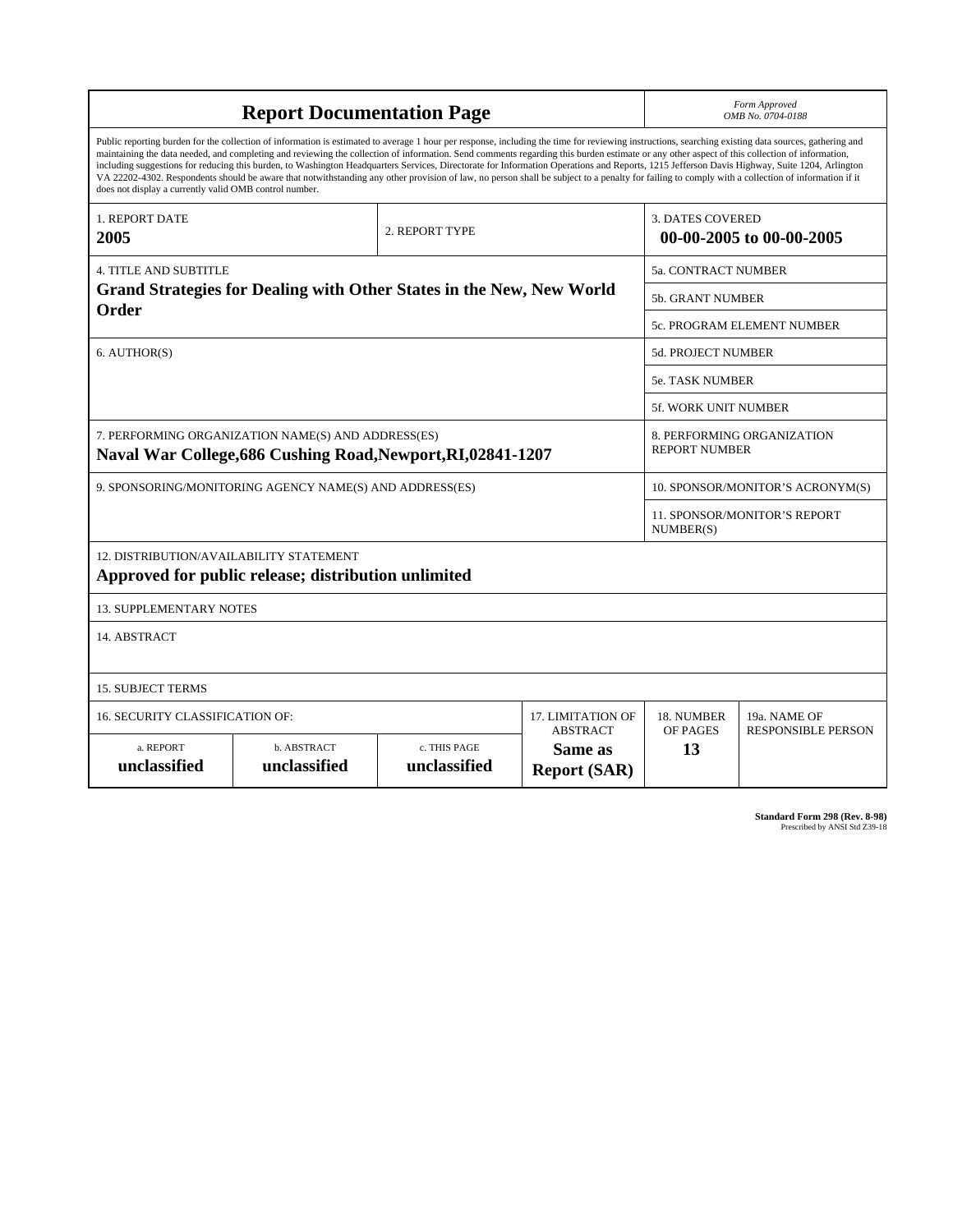many states that are already stable and already do generally cooperate with the United States. Canada, Japan, and the states of Western Europe (disagreements over the second war with Iraq notwithstanding) fall into this category. Certainly the economically advanced and politically stable states of the collective "West" have a common interest in suppressing the signal threat—global terrorism—of the *new,* new world order that sprang from the rubble of the World Trade Center and Pentagon on 11 September 2001. Thus the real focus of foreign policy reform proposals is on the large number of states that are neither as economically advanced nor as stable as Japan, Canada, and Western Europe.

Three general approaches have been proposed for identifying the states outside the "winner's circle" of economically advanced and stable states whose cooperation and stability contribute most to the national interests of the United States. Each of these approaches—as should be expected, because of the emphasis of all on state-to-state relations—is realist in its assumption that the state is the most important actor in world affairs and thus that working through and with other states is an effective way for the United States to further its national interests. The general approaches would respectively devote the lion's share of state-to-state assistance to one of the following groups of states:

- Lever, or pivotal, states through which the United States can promote stability in a region and thus tamp down the threat of terrorism
- Buffer states that can be strengthened to become more effective insulators against terrorist attacks upon the United States and its interests
- Failed or failing states, the restoration of which to functionality would eliminate platforms from which terrorists might plan, prepare, or launch attacks upon the United States or its overseas interests.

Each of these options is based on distinctly different assumptions about the role that other states can play on the world stage and about the type of contributions that they can make in the global war on terror. This article examines these assumptions and finds that they are in some important respects inconsistent with security threats that will face the United States in the early twenty-first century.

## **PIVOTAL STATES**

In the late 1990s, after the Cold War but before the global war on terrorism that is to say, during the original new world order and before the *new,* new world order—the notion of pivotal states enjoyed considerable support, because it recognized something that should have been, even if it was not, intuitively obvious. That something was that it made sense for the United States to organize its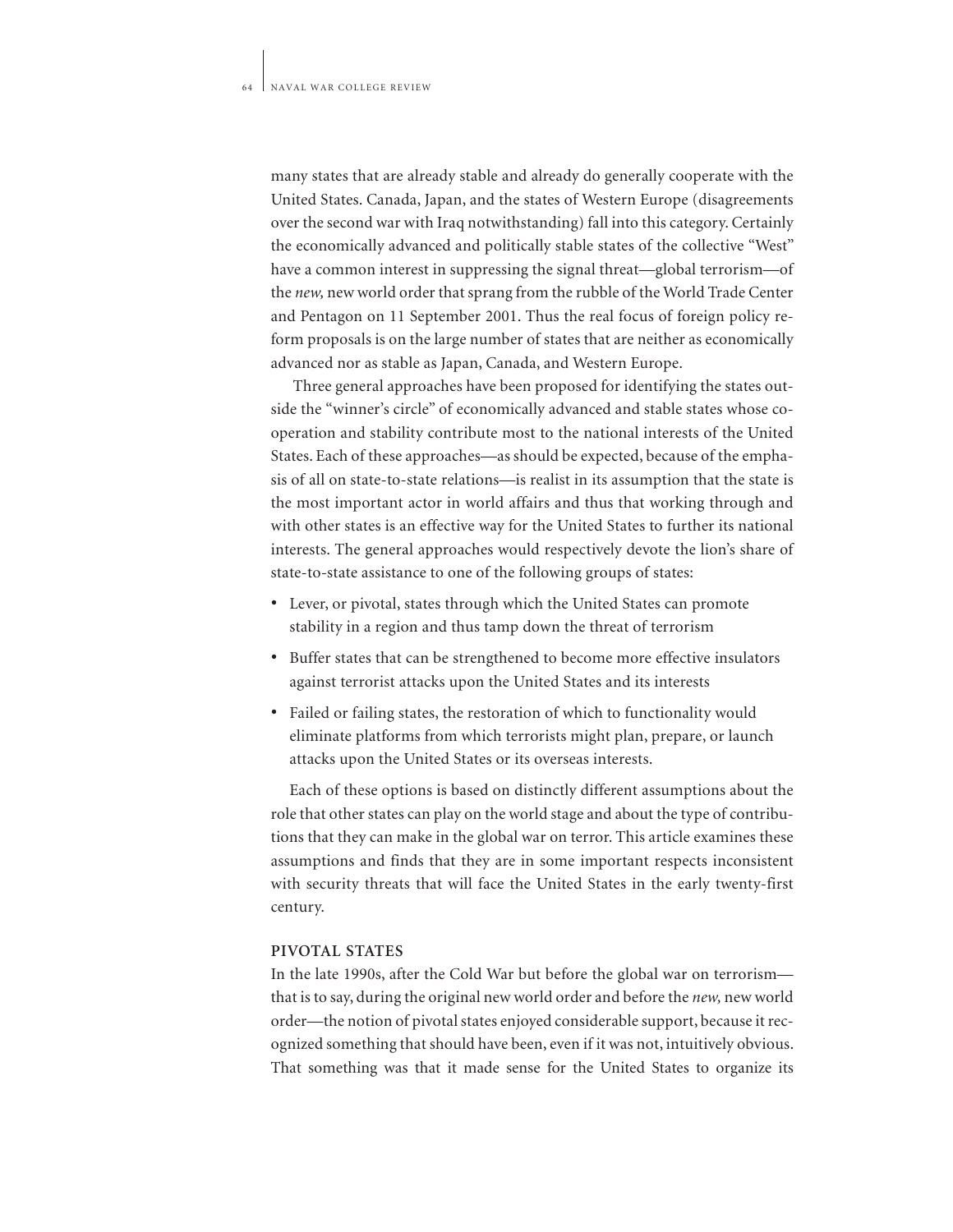foreign policy priorities so as to ensure that states that deserved a lot of attention got a lot of attention, and conversely that states that deserved less attention got less. The approach, proposed by Professor Paul Kennedy and other authors, may appear somewhat dated now, but it is based upon an enduring principle—that state-to-state assistance would be most effective if it were targeted at states that would then exert favorable (to American interests) influence regionwide. The general rule for determining whether a state deserved a good deal of attention boiled down to the following: if a state's successes and failures had major ripple effects on neighboring states, that state was ipso facto a pivotal state.<sup>1</sup>

The pivotal-states strategy calls to mind the saying, "When Brazil [or any dominant state] sneezes, Argentina [or any smaller neighboring state] catches

*It is less than clear that the conditions in failed states actually offer better opportunities for terrorists than do conditions in certain functional states.*

cold." Brazil was, indeed, designated by Paul Kennedy and his coauthors as a pivotal state by virtue of the size of its population and economy relative to neighboring states, and Argentina's economy did indeed actually

"catch cold" when Brazil devalued its currency in 1999. Obviously the pivotal-states strategy aims at the positive effects that a pivotal state can have on its neighbors.

According to the strategy, the United States should target its foreign aid, economic preferences, concessionary military sales, and technical assistance on the "Brazils" of the world and at the same time reduce its aid and assistance to other states, including their nonpivotal neighbors—for example, Argentina. Extending the health analogy, the strategy called for the United States to give vitamins to Brazil in order to promote rosy cheeks in both Brazil and Argentina. To do otherwise, Kennedy and his coauthors argued, would spread state-to-state assistance so thinly among a large number of recipient states that no single one would get enough aid to make a real difference.

The image projected by the pivotal-states strategy is proactive. The strategy seeks to influence regionally dominant states precisely because those states *are* regionally dominant. They are pivots because they extend muscular tentacles of economic, cultural, political, and ideological influence into their respective hinterlands. Perhaps because of this focus on relatively powerful states, this strategy implies a high level of respect for the sovereignty and national interests of the recipient states.

Like all of the strategies discussed here, the pivotal-states strategy is easier to describe than to execute. It assumes that decisions about import quotas, tariffs, and foreign aid will actually be made (or perhaps only wishes they would be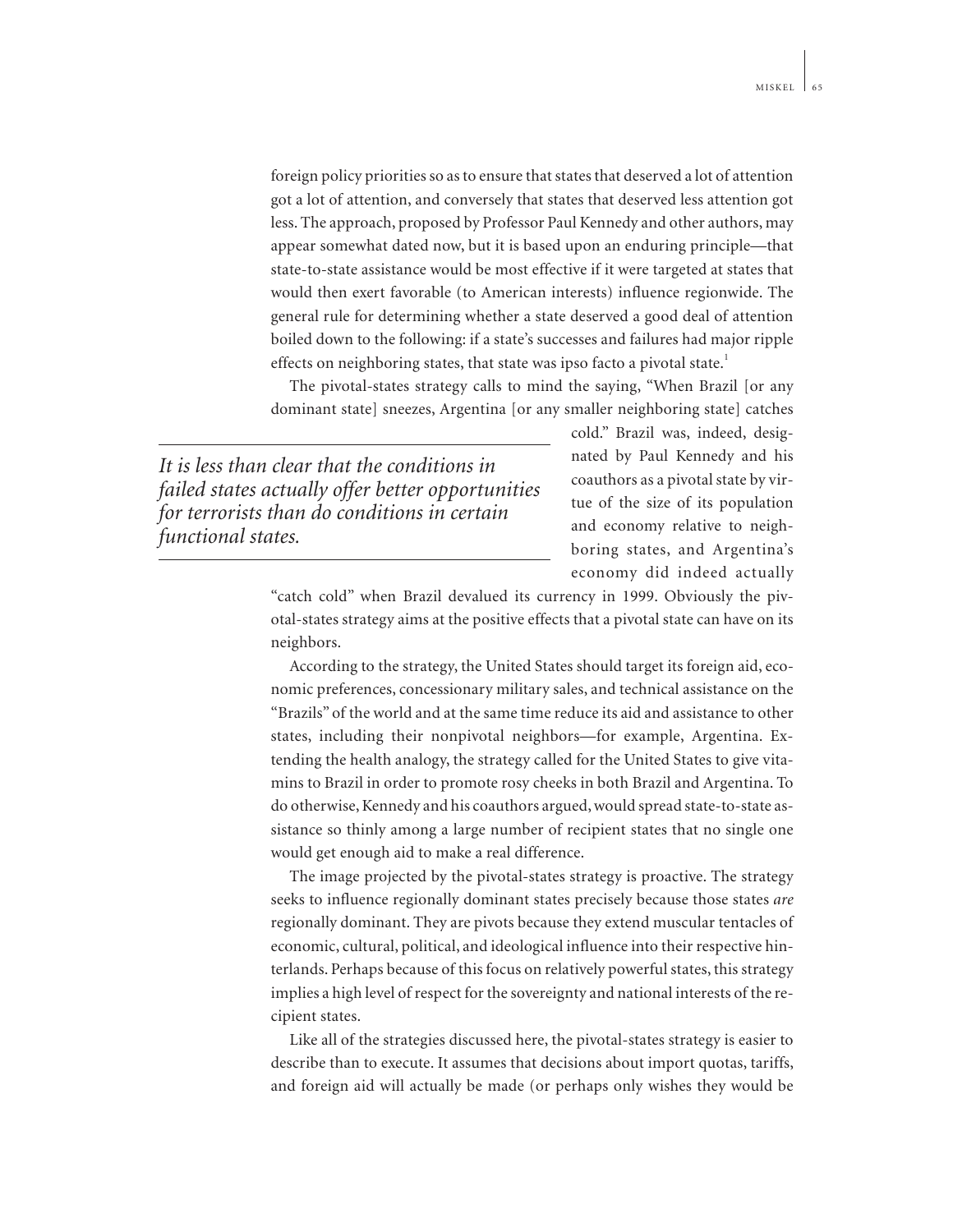made) on the basis of foreign policy considerations alone. The reality is, of course, often quite different. Such decisions are political judgments and will always be heavily colored by estimates about their likely effects on domestic constituencies. Higher quotas and lower tariffs are inevitably evaluated and voted up or down on the basis of their impact on the U.S. economy and, more particularly, on domestic American industries—often with only scant regard for their potential effects on a pivotal state in a distant region of the world. President George W. Bush's March 2002 decision on steel import tariffs is a good case in point. Although it has since been rescinded, the tariffs were very clearly designed to support the domestic steel industry regardless of its effects on foreign trading partners. Similarly, decisions about where to invest foreign aid or even sell military hardware at concessionary prices are always influenced by political pressures from constituency groups, be they individuals who want to extend the helping hand of foreign aid to whoever needs it regardless of the overall foreign policy, or industry representatives and labor lobbyists who want to maximize sales whether the opportunities are in high or low-priority markets.

Moreover, circumstances change, often in ways that disrupt the best-laid plans of strategists. For example, Afghanistan was never considered a pivotal or even moderately important state until after the Taliban refused to turn over the 11 September terrorists. Nevertheless, the country is getting a considerable share of American nation-building and peacekeeping resources. This seems to indicate that it would be impossible for the United States to adhere to any spending priority list over time.

On the other hand, a truly rigorous concentration of foreign aid, trade preferences, and intensive technical assistance, etc., on a very small number of pivotal states can have profoundly positive effects on a region. This was the case in postwar Germany and Japan, and it appears to be the strategy the United States is following with respect to Iraq. The objectives of the very heavy investment in postwar reconstruction in Iraq clearly include the stabilization of the Middle East region as a whole and the promotion of political and economic reform in neighboring states—including, of course, states with unrepresentative regimes that have been sponsoring terrorism or at least not acting effectively to suppress it.

Focusing on only one or two pivotal states (for example, Iraq and Afghanistan) amounts to a pivotal-*regions* strategy (or in this instance, *region*), a substantially different approach in that it does not identify pivotal states in every major region or focus aid on them as levers for the promotion of American national interests around the world. For the time being, considering the Greater Middle East as the pivotal region may make good strategic sense. The Middle East is, in fact, a crucially important region at this point, because it is the ideological and financial wellspring of Islamic extremism, and because its oil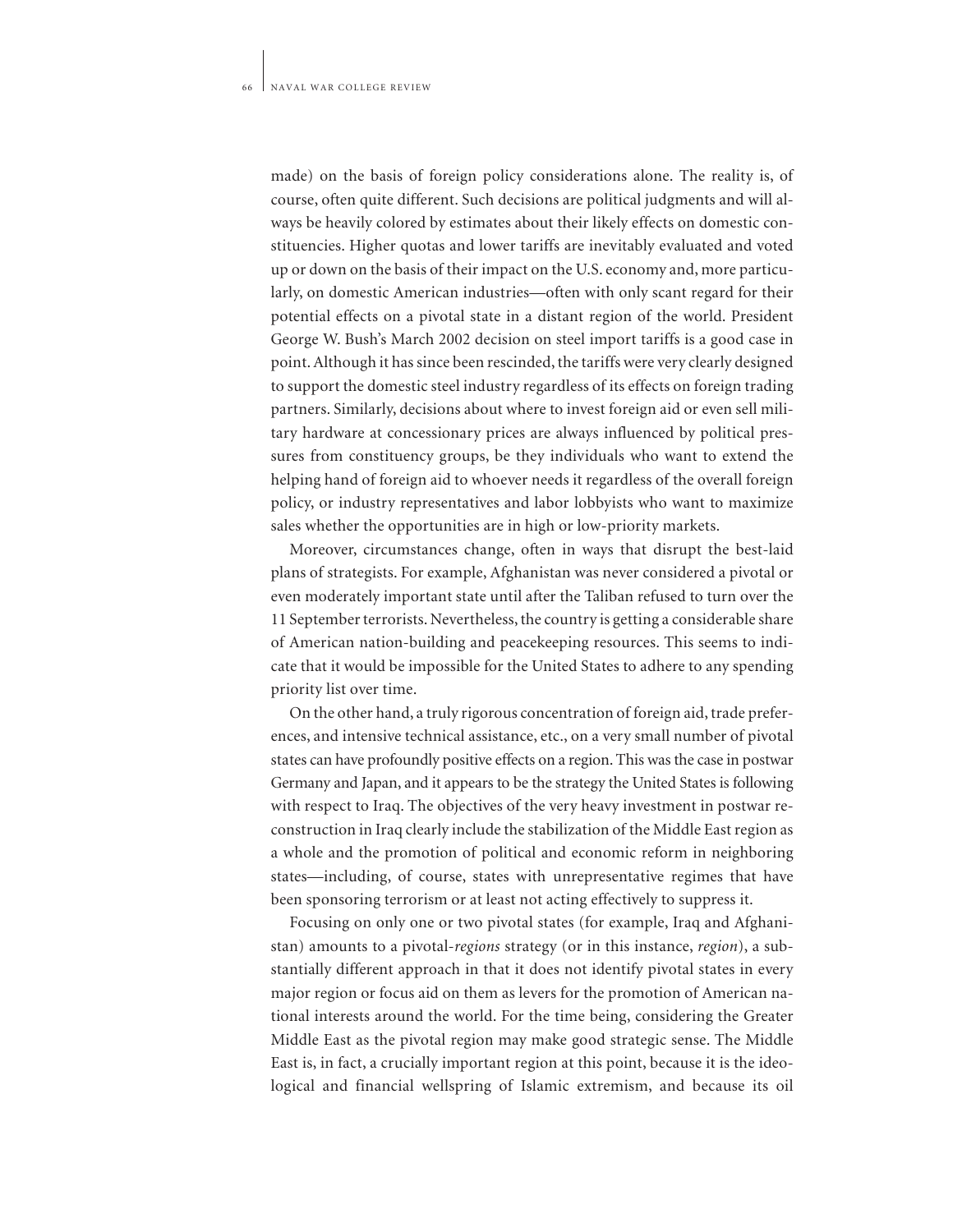resources play such an important role in the world economy. Nonetheless, the reconstruction project in Iraq will one day be completed, internationalized, or abandoned, and when that day comes questions about whether state-to-state aid should be concentrated on pivotal, buffer, or failed states will reemerge.

# **BUFFER STATES**

Buffer-states strategies also envision that the United States would provide greater amounts of economic, political, and military support to some states than to others, but in this strategy the priority traditionally has been states that can solidify the local status quo, rather than states with resources that can be leveraged into greater influence over events in distant regions.

For example, the Soviet Union established the Warsaw Pact in order to provide a "cordon sanitaire" between the motherland and the West. Stalin's cocooning strategy clearly viewed the Eastern European satellites as insulators between the core of the Soviet empire and the sources of economic, cultural, and ideological contagion in the West. He saw the satellites also as shock absorbers that could contribute to the preservation of his hard-won empire by serving as first lines of defense in the event of a military attack by NATO. Ironically, before World War II some Western European leaders had viewed the very same Eastern European states as buffers against Bolshevism. Until the dawn of the nuclear age and now the global war on terrorism, the oceans were thought to constitute all the buffers that the United States needed, although there have occasionally been arguments for prioritizing aid to Mexico so that it could better protect the United States against infiltration and mass migration from Central America.

The image projected by buffer-states strategies is reactive. Buffer-states strategies aim at local, not widely dispersed, states. Their contributions are defensive, and their ability to project economic, cultural, political, and ideological influence over other states is immaterial.

Lately there has been interest in a strategy that appears to combine aspects of both the buffer and pivotal-states strategies. This "seam states" strategy was formulated and effectively articulated by a Naval War College colleague, Dr. Thomas P. M. Barnett.<sup>2</sup> As envisioned by Barnett, the seam-states approach forms part of a larger strategy involving improvements in homeland security and proactive interventions in nonseam states. Barnett's seams resemble the fault lines between civilizations or cultures that were envisioned by Professor Samuel Huntington in the early 1990s;<sup>3</sup> however, Barnett's lines in the sand are fewer in number, more fluid, and more heavily based on secular phenomena than were Huntington's cultural fault lines.

The seams represent the dividing line between two figurative tectonic plates. One plate contains the states that are connected with, or are attempting with at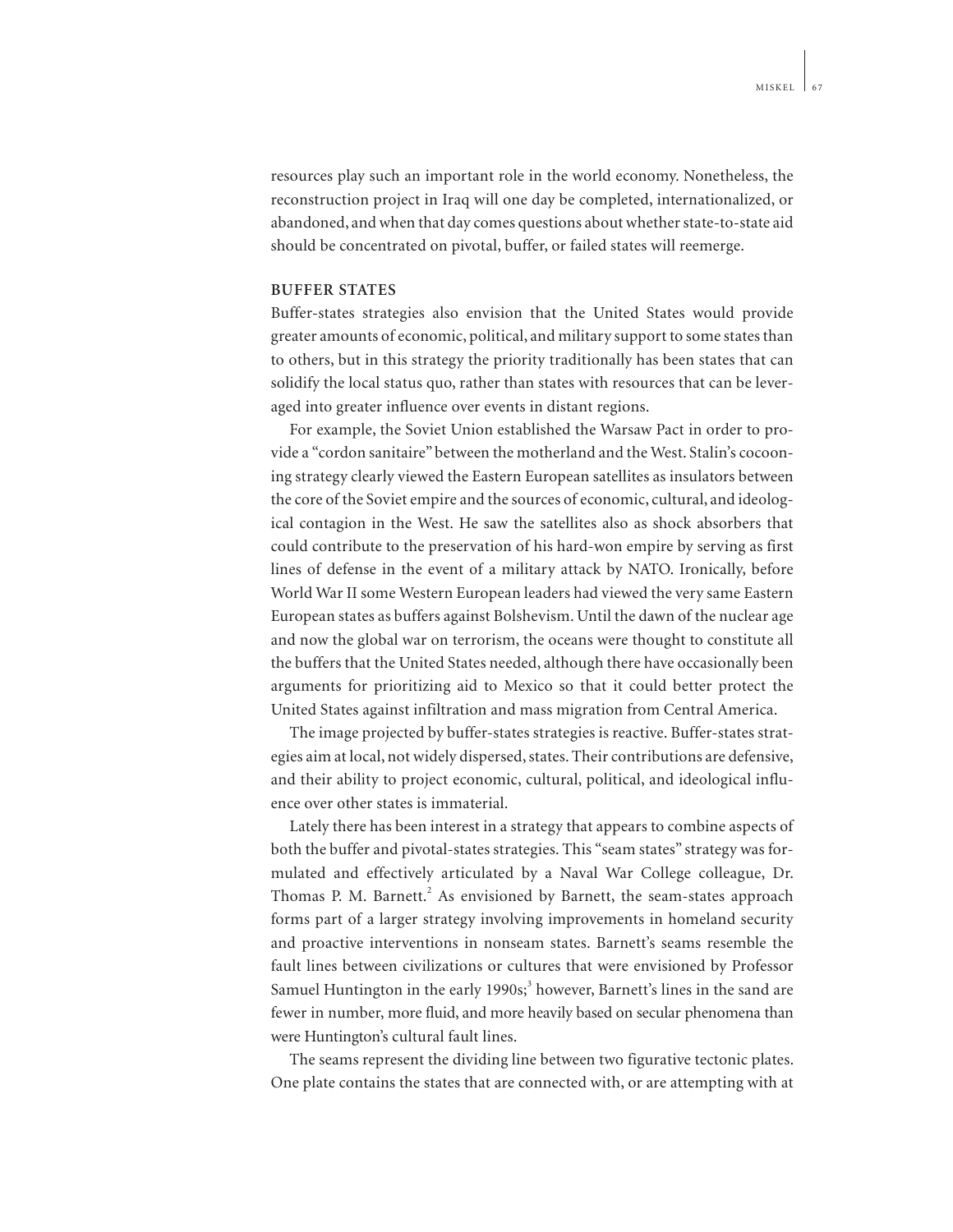least some success to connect with, the "West" through globalization. This plate accounts for approximately two-thirds of the world's population, and it represents, in Barnett's schema, an economic and political winners' circle of relatively stable and prosperous states. The other plate represents the remaining one-third of the world's population who reside in states that are disconnected, or are deliberately disconnecting themselves, from the evolving norms, practices, and institutions of globalization. Barnett argues that in the *new,* new world order this is where the main security threats originate. The threats may be from a state (North Korea), a terrorist group sponsored by a state (Hizbollah), or terrorists acting completely independently of a state (al-Qa'ida), but in each instance the threat is assumed to emanate from an entity based on the second tectonic plate.

According to this strategy, states along the seams between the tectonic plates are potentially important because they can serve collectively as a barrier inhibiting the ability of terrorist networks on the second plate to attack states on the first plate—but not every state on the seam is equally important.

Twelve of the most important seam states are designated by Barnett for priority attention. The twelve would get more economic, political, and military assistance from the United States; other advanced countries and other seam states would get less. Of the twelve most important seam states, Professor Kennedy and others earlier identified seven as pivotal states.

- *States (seven) on both the pivotal and seam-states lists:* Algeria, Brazil, Indonesia, Mexico, Pakistan, South Africa, Turkey
- *States (five) on seam-states list only:* Greece, Malaysia, Morocco, the Philippines, Thailand
- *States (two) on the pivotal states list only:* Egypt, India.

Although the focus of this essay is on the overall strategies, rather than nuts-and-bolts decisions about which states warrant higher priority, the list of key seam states does invite comment. Malaysia, Indonesia, and the Philippines share maritime borders primarily with each other and land borders with only four states: the first-plate states of Singapore and Brunei, the second-plate—but nonthreatening—state of Papua New Guinea, and Thailand, which is designated as another key seam state. In effect, Malaysia, Indonesia, and the Philippines do not actually abut any significant segment of the seam between the first tectonic plate and the second. This suggests that these three states are designated for priority attention for some reason other than their status as seam states, which in turn may raise questions about the assumptions upon which the strategy was built. It seems clear that the region as a whole is what is strategically important—the vast expanse of ocean, a huge number of islands, and heavily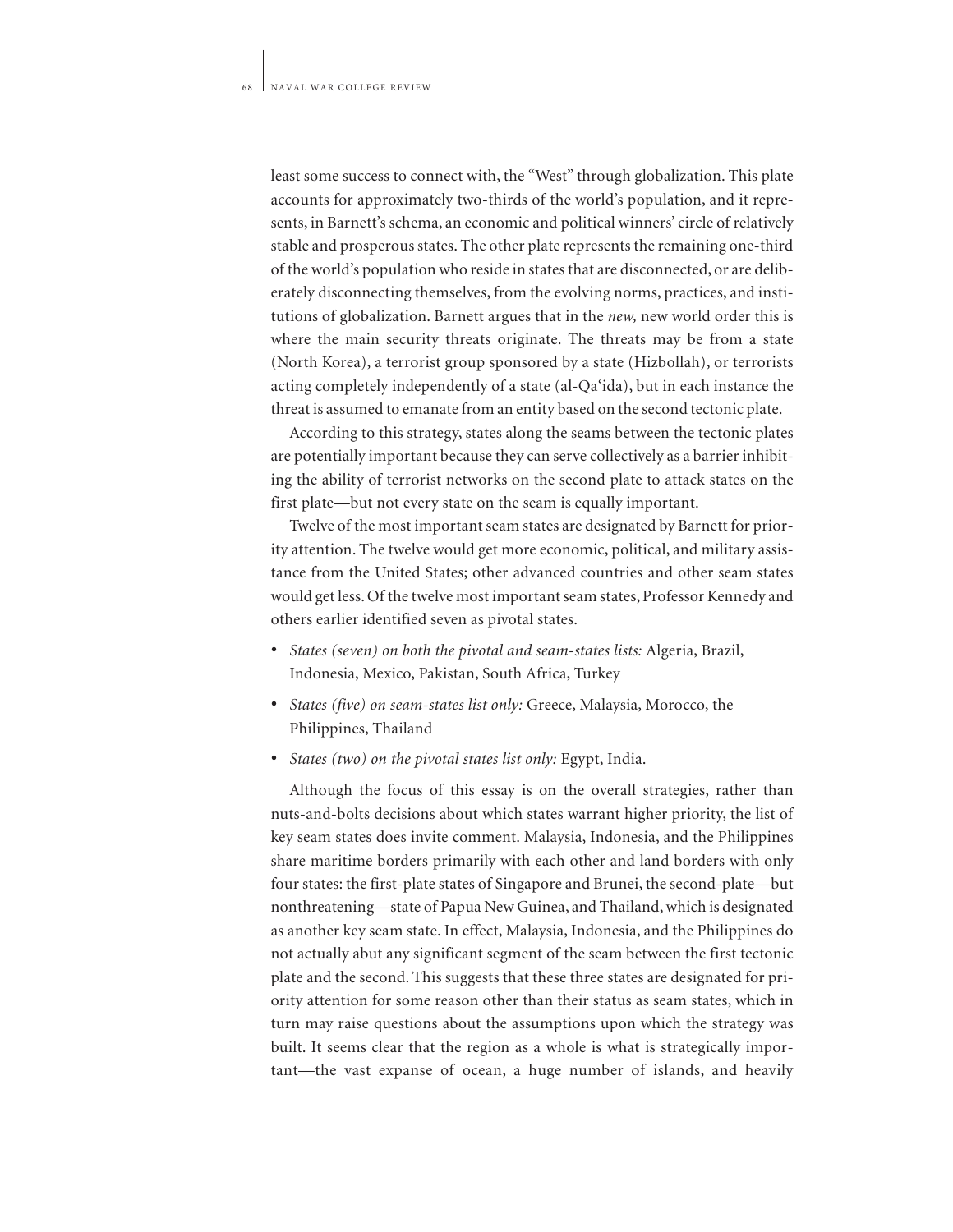trafficked sea-lanes that Malaysia, Indonesia, and the Philippines individually govern—not the ability of the three states to serve as buffers between the first and second tectonic plates.

Despite the high degree of overlap between the seam-states and pivotal-states lists, the seam-states strategy is, in fact, more closely aligned philosophically with the buffer-states approach. The seam and buffer-states strategies concentrate state-to-state assistance on a selected number of states that have primarily defensive functions and may or may not be able to project economic, cultural, political, or ideological influence at the regional level. In this strategy, influence is projected beyond the seam by the state that provides the assistance in the first place—the United States.

In concluding that the key seam states could function as effective barriers against terrorist networks, the strategy makes two important assumptions. One is that the seam states actually provide some sort of physical barrier between the first and second plates; the second is that terrorist networks would actually have

*The pivotal-states strategy calls to mind the saying, "When Brazil sneezes, Argentina catches cold."*

to transit the barrier in order to attack the United States or one of its neighbors on the first tectonic plate. Both of these assumptions are questionable, given the nature of modern transportation net-

works and the relatively small volume of men and materiel that terrorist organizations would actually have to move from one location to another in order to attack a state in the winners' circle. As long as commercial airlines fly to places like Kabul and Khartoum and ships dock at ports in South Asia and West Africa, terrorist organizations will be able to fly over or sail around whatever barriers the seam states provide.

The strategy also assumes that the key seam states are now or soon will be (after having received state-to-state assistance) physically capable of controlling their borders and exerting on-the-ground control over remote internal regions. This indeed would seem to be the sine qua non of the strategy, for if a state cannot control its own territory, it can hardly serve as an effective barrier against intrusion or movement between the second and first plates.

At least four (Pakistan, Indonesia, the Philippines, and Brazil) of the twelve key seam states long ago demonstrated the inability to assert control over remote internal areas or effectively police their land and sea borders. Terrorists having already established bases of operation in three of them—Pakistan, the Philippines, and Indonesia—it is clear that none has presented a major barrier to terrorist networks in the past. Enough incidents of terrorism continue to occur in each of these countries (a March 2003 bombing in the Philippines' second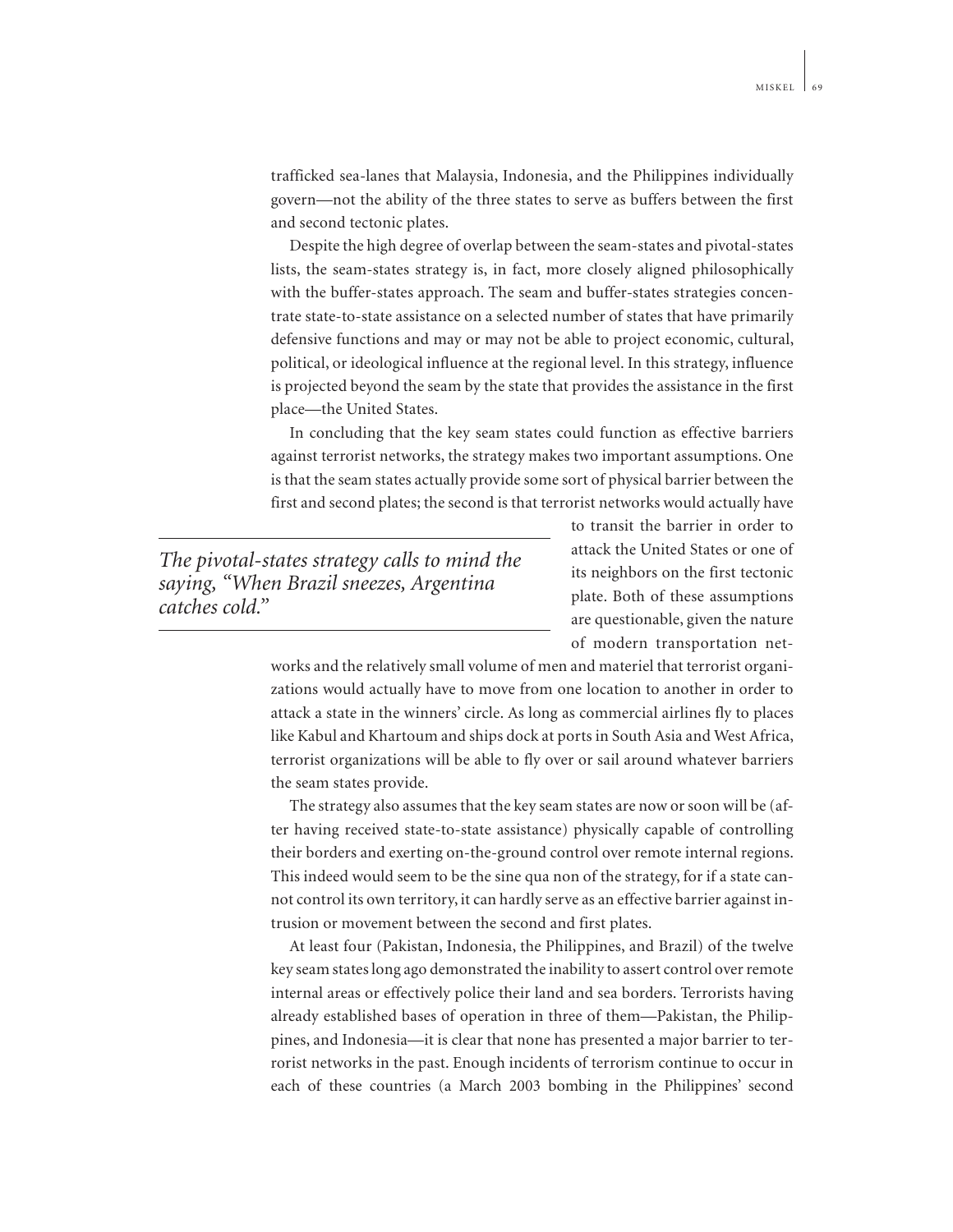biggest airport, the August 2003 hotel bombing in Jakarta and the October 2002 bombing of a Bali resort in Indonesia, and the intermittent terrorism in Kashmir conducted or supported by Pakistani groups) to raise doubts that any of the three will become effective barriers any time soon. Although there are as yet no signs that the fourth, Brazil, is home to anti-American terrorist base camps, there are serious questions about the extent of Brazil's effective control over its remote interior sections, in particular near the western borders with Colombia and Peru and the southern frontier with Paraguay and Argentina.

The seam-states strategy envisions a robust program of state-to-state assistance (military sales, military advisers and trainers, foreign aid, technical assistance on law enforcement and government reforms, and favorable trade agreements) to help key seam states improve and extend their governing capacities so as to prevent second-plate terrorists from attacking first-plate targets.

A program of this magnitude is daunting, to say the least, and unlikely to be resourced adequately. Moreover, Indonesia, Pakistan, the Philippines, Brazil, and perhaps other key seam states ultimately lack sufficient incentives to exert themselves seriously in underpopulated rural zones; all face more direct challenges in their overcrowded cities. Demographic trends suggest that the urban challenges will get worse, not better. Pakistan, Indonesia, Brazil, the Philippines, and also Malaysia have vast land or maritime borders that are virtually impossible to control without unaffordable increases in their security budgets. For example, the coastlines of Indonesia, Malaysia, and the Philippines total about sixty thousand miles—five times the length of the coastline of the United States. It is hard to envision Indonesia, Malaysia, or the Philippines ever being able to control effectively more than a tiny percentage—that is, ever being truly effective at the role that the seam strategy envisions for them.

## **FAILING STATES**

Failing-states strategies are of a completely different order than pivotal, buffer, or seam-states strategies. Theoretically, pivotal and buffer-states strategies target other states as being relatively capable of either projecting influence regionally or acting as barriers against intrusion by third parties. Failing states are capable of neither, and it is their very incapacity that causes some strategists to believe that they warrant high priority in state-to-state assistance.

Failed states have been variously defined. Some definitions include states that have simply ceased to exist and have been succeeded by others. For example, under some definitions the Austro-Hungarian Empire would be a failed state, because the geography and population centers once administered as one entity by the Hapsburgs are now administered by successor states. By this yardstick, the term "failing state" could have applied to the Soviet Union during the late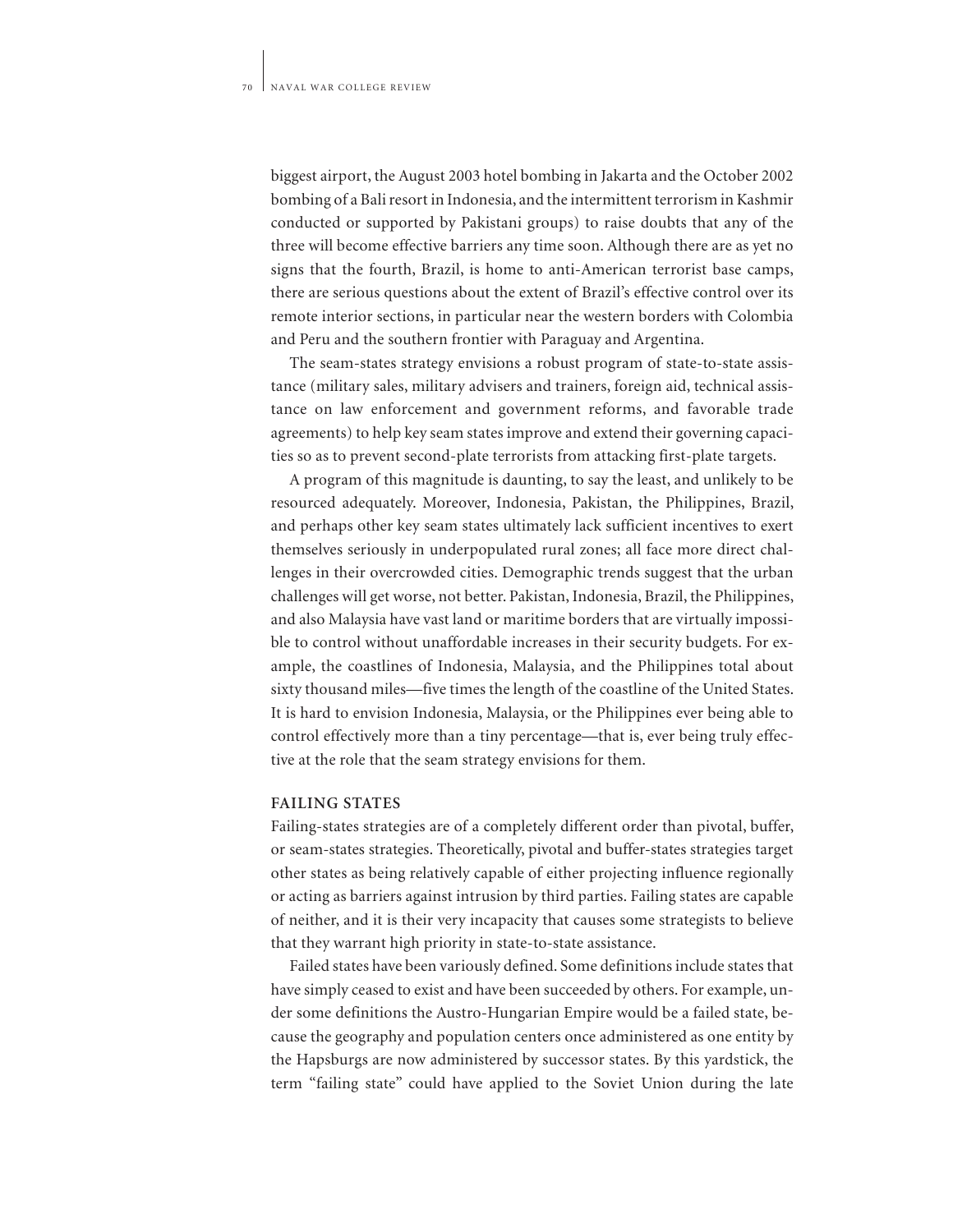Gorbachev and early Yeltsin eras. For the purposes of strategies for dealing with current and future security issues, such inclusive definitions are useless; a state's failure is often positive in terms of U.S. national interests, as for example when a state that sponsors terrorism fails or, as in Iraq, is made to fail. A state's failure can also leave behind successor states that are politically stable, administratively competent, or connected with the norms of the economically advanced states on the first tectonic plate. Some of the Soviet Union's successor states (Russia, Lithuania, Estonia, Latvia) fall into this category, as do a number of Hapsburg successor states (Austria, the Czech Republic, and Hungary).

A more pertinent definition focuses on sovereign states that exist on paper as members of the United Nations and thus are candidates for state-to-state assistance but that have ceased to provide basic government services to their citizenry, often because of internal strife—as in Somalia in the early 1990s and Liberia in 2003. Initially of concern because of the humanitarian consequences of civil wars, forced starvation, and human rights abuses, failed states have come to be seen by some as launching pads for terrorists and major criminal organizations as well as wellsprings of destabilizing refugee movements and breeding grounds for virulent diseases.<sup>4</sup>

Quite a few scholars and government officials have burned a good deal of tread off their tires trying to devise taxonomies for failing states. This veritable cottage industry attempts to identify warning signs that might enable the international community to intervene early enough to prevent other states from failing. The theory behind these efforts is that concentrated state-to-state assistance for states in danger of failing will prevent failure and thereby:

- Eliminate opportunities for terrorist and criminal organizations to establish bases of operations
- Remove the incentive for refugees to flee into other countries
- Enable law enforcement, humanitarian, and public health agencies to expand their operations and thereby gradually improve living conditions and prevent the spread of crime and disease.

It is clear that the internal chaos and anarchy of failing states do indeed create fertile breeding grounds for crime, human rights abuses, disease, and starvation. But notwithstanding the assumptions of this strategy, it is much less clear that the conditions in failed states actually offer better opportunities for terrorists than do conditions in certain functional states.

For example, states that actively sponsor terrorism with money, police protection, or weapons and that share intelligence reports about impending antiterrorist operations tend not to be failing. Such "services" may simply not be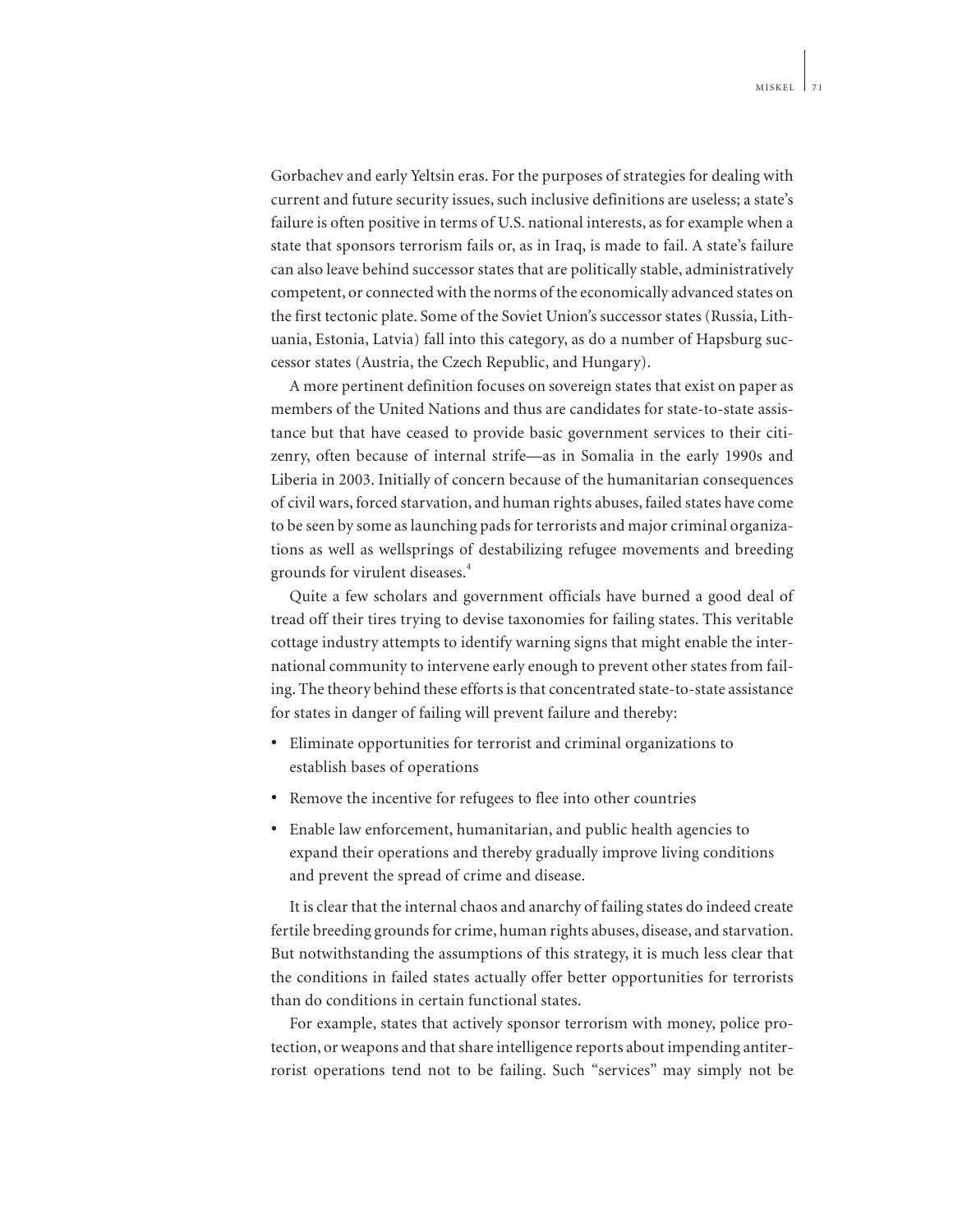reliably available in a failing state. States that are genuinely failing are not typically well connected with Western intelligence sources and are thus usually not in a position to obtain or leak advance warning to terrorists. Further, they often exert little control over the internal security forces that might be expected to provide protection to terrorist base camps. Moreover, failing states may be viewed by terrorists as being unable to provide more than token resistance to antiterrorist incursions by neighboring states or special operations units from Western states. Failing states may even be seen by terrorist organizations as incapable of distinguishing between antiterrorist incursions and indigenous violence—and thus as unable or unwilling to offer even stout legal defenses of their sovereignty.

This is not to say that terrorists do not operate or establish base camps in failing states. They do. However, the issue for strategists seeking to prioritize the investments in state-to-state assistance is not whether there are terrorist organizations in failing states. For strategists the issue is whether the terrorist organizations and operations in failing states are more dangerous to the United States than terrorist organizations and operations in functioning states.

*States along the seams between the tectonic plates are potentially important because they can serve collectively as a barrier—but not every state on the seam is equally important.*

Fund-raising by terrorist organizations is one aspect of this issue. It has been noted that terrorist organizations finance their operations through criminal activity in failing states. For ex-

ample, there have been reports that al-Qa'ida has been trafficking in diamonds smuggled from the failing states of Liberia and Sierra Leone.<sup>5</sup> The profits that al-Qa'ida earns from reselling diamonds apparently help finance the group's operations and enable it to maintain its communications network and purchase weapons. Obviously, anything that enables groups like al-Qa'ida to finance their operations ought to be of substantial concern to strategists, but it should be remembered that the problem is hardly unique to failing states. While smuggling is considerably easier in a failed state that cannot control its borders, goods are also smuggled out of functioning states (e.g., diamonds from Tanzania, drugs from Colombia, small arms from Russia), and the profits from these enterprises can also finance terrorist groups. In fact, criminal enterprises inside functioning states can also generate funds for terrorists. Even in the United States, terrorist operatives or their sympathizers have engaged in illegal activity (such as smuggling cigarettes from low-tax states like North Carolina for resale in high-tax states like New York, embezzling from charities, extorting money from legitimate businessmen and families) in order to raise funds for terrorism.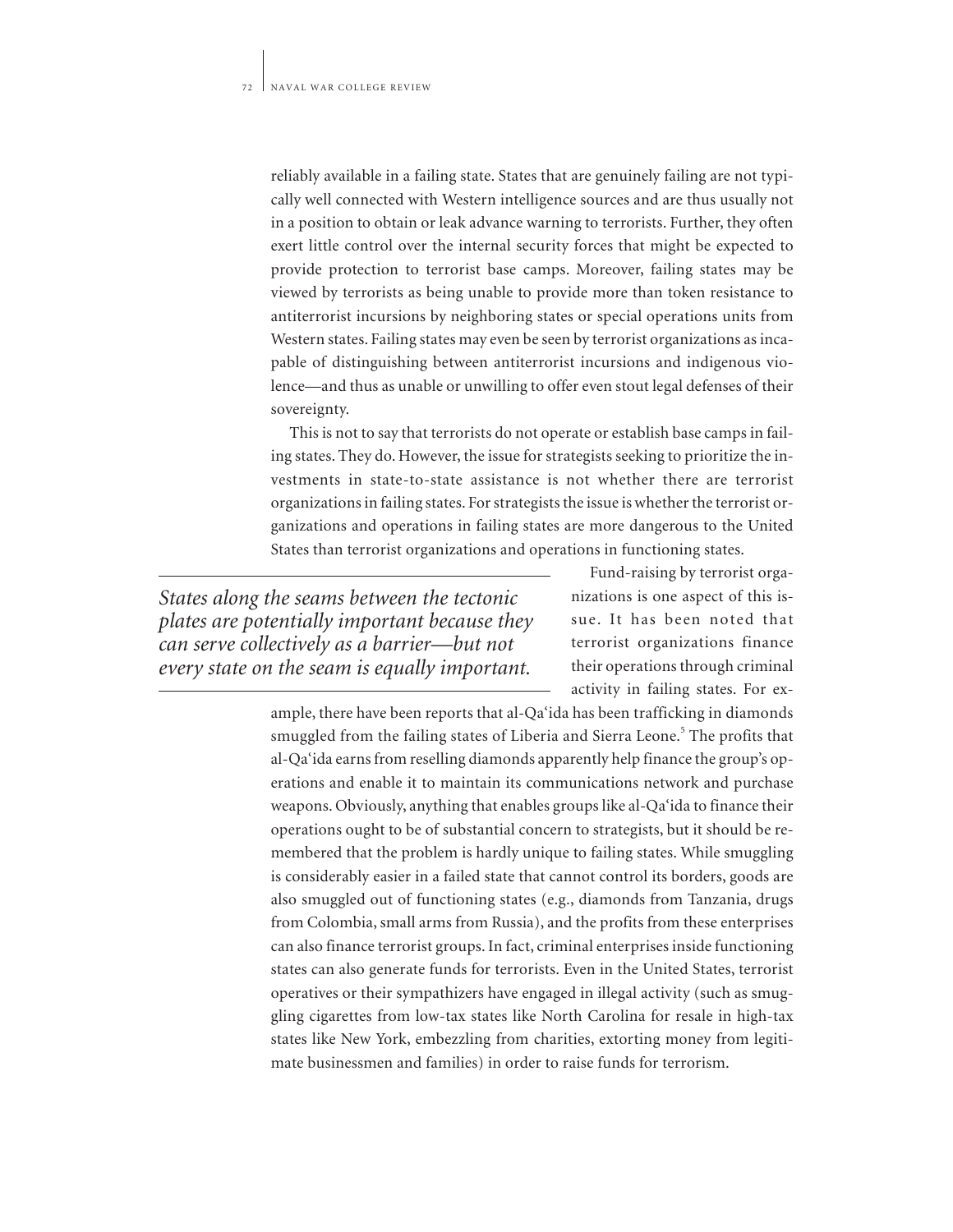Another factor to consider is that the most serious recent terrorist attacks on first-plate states have been based either in the first-plate state itself or in a state that was not considered to have failed. The bombings in Indonesia were reportedly undertaken by an Indonesian terrorist group, and the 11 September attacks on the United States sprang from a complex of headquarters, training camps, and weapons caches in Afghanistan. On 10 September 2001 most observers felt that Afghanistan under the Taliban suffered from too much government, not too little. The Taliban might have failed to improve the living conditions in Afghanistan, but it did control enough of the country to make al-Qa'ida view the Taliban government as a sound strategic partner—one that would be able to assert state sovereignty and provide protection to al-Qa'ida operations. None of the individuals indicted for the March 2004 terrorist bombing in Spain was from a failing state—in fact, most were from one of the designated seam states, Morocco.

Events in Afghanistan and Indonesia strongly suggest that in terms of the war on terrorism, the threat posed by groups in failing states is no more serious than the threat posed by groups operating in lightly governed (or ungovernable) zones inside functioning states. As noted above in connection with the seam-states strategy, the phenomenon of remote and only nominally administered rural or coastal zones inside functioning states is already a serious problem in some parts of the world. As urbanization continues to deplete rural populations and force national governments to concentrate on governing cities, the phenomenon may become more widespread.

### **THE LURE OF ELEGANT CATEGORIZATIONS**

This article has sought to compare and contrast the assumptions and conceptual approaches embedded in three broad strategies for maximizing the benefits the United States receives from state-to-state assistance programs. None of the three represents an adequate strategy for dealing with the security threats of the present day and age.

Each of the three depends heavily upon the ability of strategists to perform two functions well: first, to decide which states are more important than others in terms of their contributions to the "bottom line"; and second, to adhere to the designated priorities over extended periods of time, not just a single fiscal year. The difficulty of actually performing both tasks well should not be underestimated. Judgments about where the United States should invest its time and money are inherently and inescapably political, and in practice they are likely to reflect domestic considerations as much as strategic calculations. Political pressures from domestic interest groups and unanticipated developments overseas will not only shape the original priority list of recipient states but cause our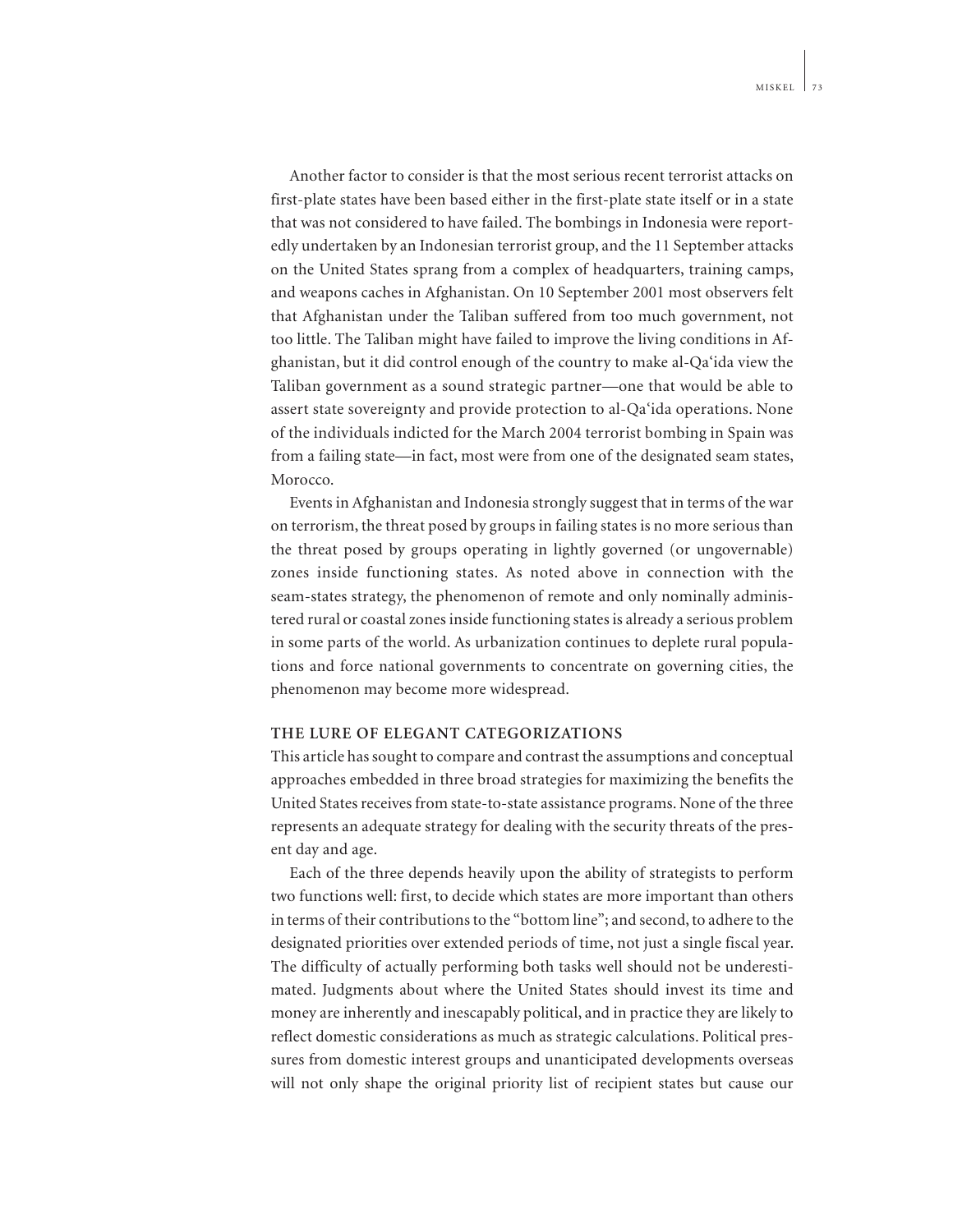investment patterns to diverge from whichever strategy is officially adopted. In the unlikely event that an elegant game plan were actually adopted, it would not be long before we began to violate it.

Moreover, each of the general strategies reflects assumptions about the role of other states that may be inappropriate for the security threats posed in the *new,* new world order. Indeed, it may well be that the very idea of categorizing states according to the role that the United States would assign them (extending a stabilizing influence over a region, serving as a barrier against external threats, reestablishing stability over the territory of a failing state) is misguided, because of the quicksilver nature of the terrorist threats emanating from "beyond the seam." As we have seen, at least some terrorist groups seem able to disperse and reorganize (perhaps under different names), relocate at great distance (al-Qa'ida's relocation from Sudan to Afghanistan is the best example), and quickly form partnerships of convenience with groups in other countries, including first-plate states like Great Britain and France. The pivotal states, buffer/ seam-states and failed-states strategies plod in comparison. By the time state-to-state assistance has had its hoped-for effects on a pivotal, key seam or failing state, the terrorist organizations will have moved on to other locations from which they could base operations, devise new routes for attack on the "West," or forge new alliances with dissident groups inside first-plate or seam states.

The pivotal, buffer, and seam-states strategies each more or less assumes that all states that are categorized as high priority will play roughly the same role. For example, a seam-states strategy assumes that once having received state-to-state assistance, all of the key seam states will at least attempt to serve as effective barriers to third-party threats. If this assumption were not made, there would be no logical reason to pursue the strategy in the first place. It is also assumed that a state could be a pivot or a nonpivot, but not both—a seam state or a nonseam state, but not both.

The problem is that at least some of the states that would be designated as pivotal and key seam states have characteristics of failing or beyond-the-seam states. That is to say, several of the pivot or key seam states contain zones where they have simply failed to exert effective control. These ungoverned or very lightly governed zones (such as the fastness of Pakistan's mountainous border with Afghanistan, where Osama Bin Laden has reportedly been managing to avoid capture and orchestrate terrorist actions in first-plate states), out-of-the-way islands in Indonesia, dense patches of jungle in the Philippine archipelago, and the isolated interior of Brazil are already home to terrorist organizations and could provide bases of terrorist operations in the future. Many of these pivot or seam states have pressing social problems in overpopulated cities and are not highly motivated even to attempt to play the role scripted for